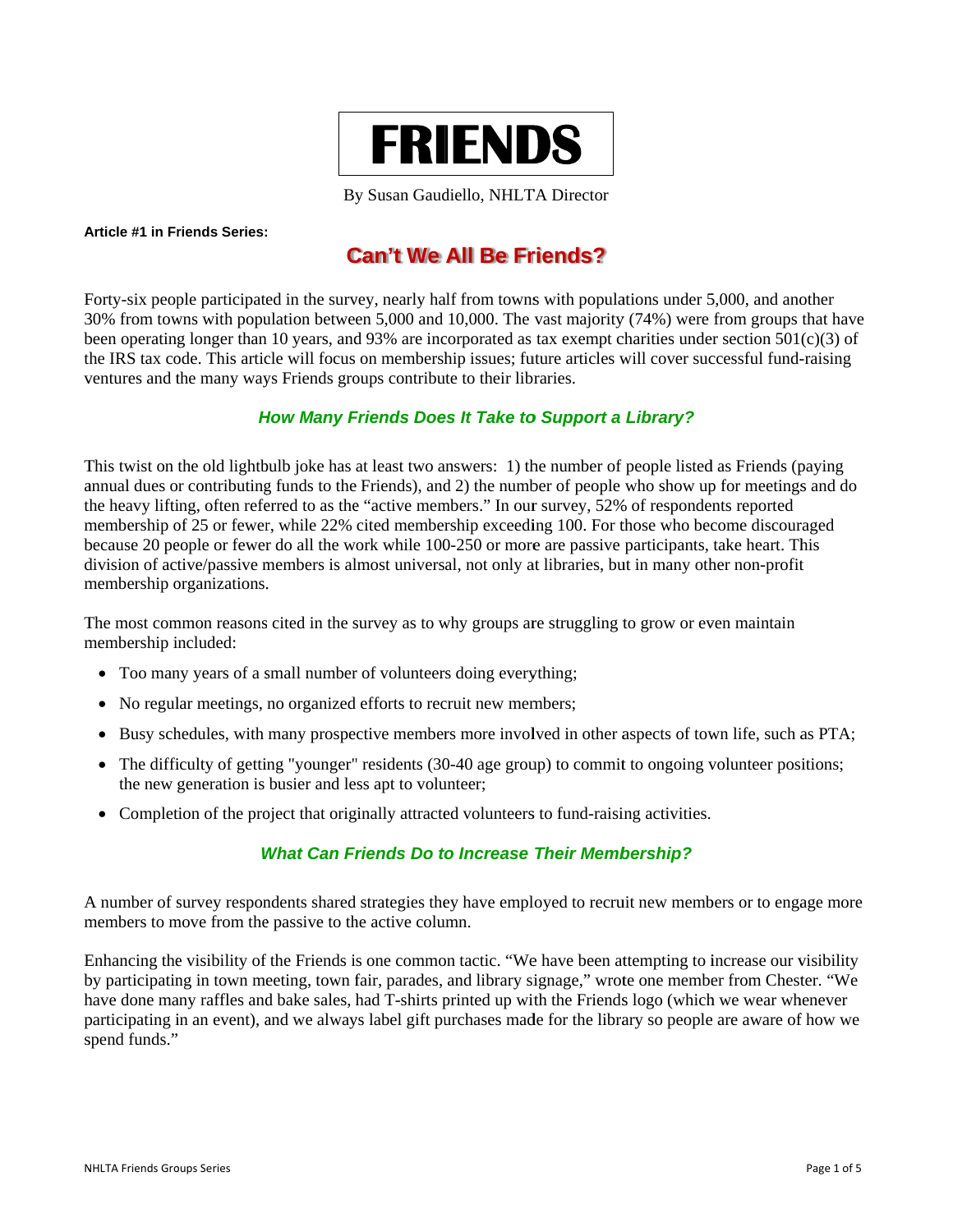Meredith capitalizes on their exposure during their fabulous book sales: "We bought tote bags with our logo on it. When people show up for our book sales, we offer to let them join the Friends, give them a free tote bag with their membership and let them fill the tote for free just that once at the sale. Really helped to grow members."

Many cited "word of mouth" as the way they acquire most new members, and offered several strategies in this vein. One group asks existing members to bring a friend to a meeting, and in another town the members promote the friends at other organizations to which they belong, like the historical society, women's club or PTA. How else can you spread the word? As a Goffstown Friend wrote: "Promotion, promotion, promotion! Facebook, the newspaper, chatting to everyone who will listen!"

### "The dedication and love that our group has is ongoing regardless of the **size of this group. . We love o ur library."**

Some other groups have tried to sweeten the deal with special members-only benefits. In Barrington, the library offers Friends an extra week on any book loans (4 weeks instead of 3) and a 50% discount on copying fees. Friends also get first choice of plants at their annual perennial sale if they help during the set-up or the sale. In Nashua, a membership drive was launched with 10 gift baskets of books and other items displayed in the library. When people buy or renew their membership In Nashua, a membership drive was launched with 10 gift baskets of books and other items displayed in the library. When people buy or renew their membership during the month of January, they get a raffle ticket for

the baskets. The Nashua Friends also sponsored a One City, One Book author event, open to the public (\$10) City, One Book author event, open to the public (\$10 ticket). A private reception with the author beforehand was only open to Friends, which brought in a number of

Welcome! **The Friends** of the **Barrington Public Library** 

Linda Skidmore, VP, Friends of the Hampstead Public Library

**Friends of the Barrington Public Library** 

Another challenge is recruiting the younger segment of the community and identifying new leadership for the group. Because many people join organizations for the social interaction they offer, one group meets in the local pub in a back room and combines the meeting with a social exchange. Another group recruits parents whose children attend library programs. These younger patrons brought some great programming ideas they knew would interest their children, such as a Lego league. To encourage new leaders to step forward, one respondent wrote, "A real effort has been made to bring in new members for leadership, with lots of advertising for these new positions. Folks are attracted by specific 'job descriptions'." Several noted that "big fundraising goals or projects tend to bring new people out to volunteer and many are then engaged in the group."

## **Secrets to Membership Success**

- A fun, friendly atmosphere
- Strong leadership and enthusiasm
- Lots more communication, increasingly electronic
- New and different events to bring different people into the mix

n new members s.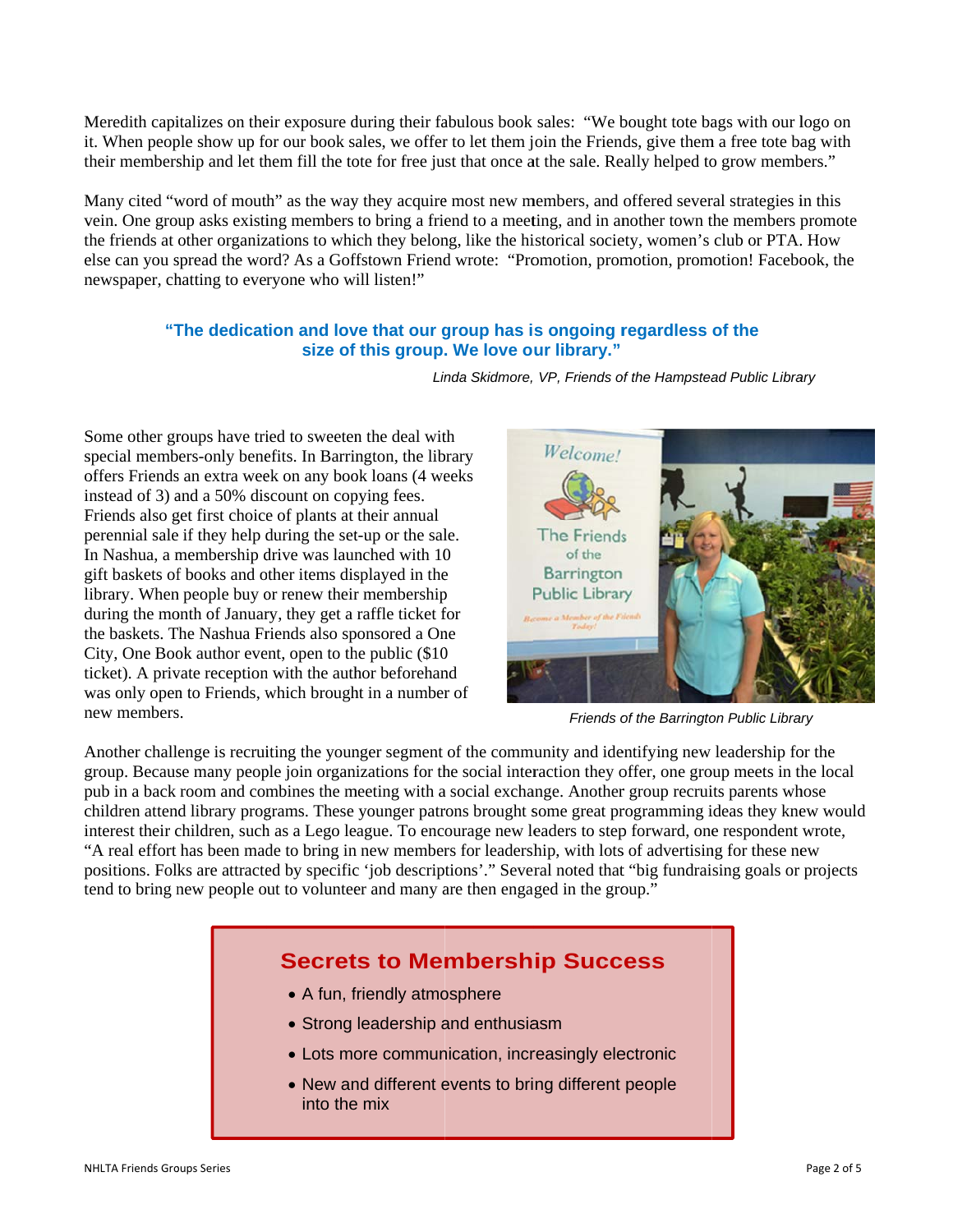#### **A Article #2 in Fr riends Series:**

# **Show Me the Money!**

One of the primary missions of Friends groups is to raise funds to support library programs and facilities. The most common fundraising activities cited in the survey were: ongoing book sale in the library (64%); book sale events (76%); raffles (45%); bake sales (31%); and plant sales (17%). A number of respondents described some of their most successful efforts which went beyond these popular activities. Perhaps your own Friends group might find inspiration in these ideas. The source of the projects listed is cited when available, should your Friends group want to contact the library for more information.

### *Food*

Food-centered events seem to have an appeal, particularly when they are different than the traditional bake sale. One group's annual chocolate tasting event sold out this year, and another town recently launched a baking competition they dubbed "Just Desserts" (Barrington). Tasters paid \$5 to attend and voted for their favorite dessert, and prizes were awarded to the winner and two runners-up. Leftover goodies were sold in a silent auction at t the close of th he event.

## **Sports, Arts, and Entertainment**

It's not all about the food, though. A number of Friends groups sponsor road races. Meredith is successful in obtaining sponsors for their event, including one that buys T-shirts for runners with their "Bookit Race" logo. Runners pay to run or walk in the race. **Friends of the Barrington Public Library** 



On a twist of the raffle idea, the Friends group in Chester held a "book basket competition," in which people were invited to make a themed basket (around a book or movie) and the baskets were then raffled. The Friends voted for the best one, based on creativity, and the winner received an Amazon gift card.

Others take advantage of local talent by involving artists and musicians in events. For example, Rebecca Rule's home town of Northwood (Chesley Memorial Library) puts on a storytelling/music concert, featuring Becky and a local band, Cordwood, performing together. The Gafney Library in Wakefield sponsors a two-month art exhibit, in which local artists exhibit two pieces, one for sale if they choose and one donated as a raffle item. The group also holds an opening and closing reception for the exhibit. Deerfield has been sponsoring their "Cabin Fever Arts & Crafts Fair" in March for the past four years, with revenue coming from "rental" of tables. And Madison capitalized on a famous past summer resident, E.E. Cummings, with "Cummings at Silver Lake Weekend". The event offered a variety of art, music and poetry readings, as well as a tour of Cummings-related sites. The group also sponsored a very successful Barn Tour.

Auctions also appear to be popular and successful (New Boston, Hampstead, and Ashland). And, several groups rely on an annual appeal letters that generate a few thousand dollars to as much as \$20,000 per year. (Sunapee, Newfields, Claremont, and others). Other ventures ranged from a rabies clinic to Breakfast with Santa, so Friends groups have clearly expanded beyond the traditional book sale!

Fund-raising ideas are limited only by a group's imagination and willingness to work hard and sometimes take a risk. Lest you think only larger towns can carry off these ambitious events, most of those who responded to the survey are from small towns with populations of 5–10,000.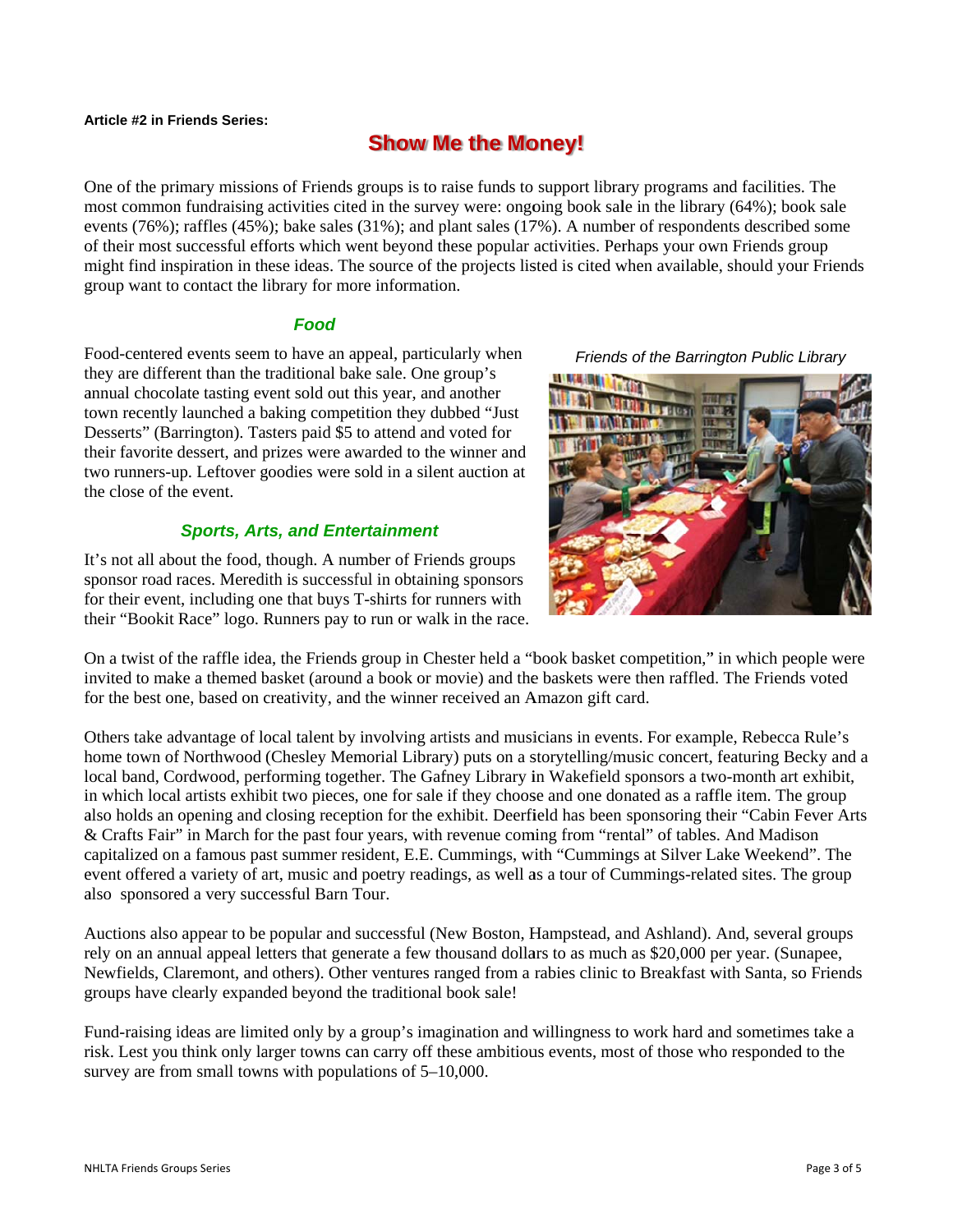**A Article #3 in Fr riends Series:** 

## **More than Money: Programs Sponsored by Friends**

Most Friends groups are formed to raise funds in order to supplement the programs, materials and services offered at their local public library. Of those responding to a recent NHLTA survey, Friends reported spending their hardearned money most frequently on museum passes (87%), Summer Reading Program activities (78%), purchase of materials (76%), children's programming (70%), adult lectures (57%), and providing hospitality (refreshments) for library programs (50%).

## *P Programs*

Some Friends have actually taken on responsibility for coordinating some programs for the Library while others underwrite specific programs. The Friends of the Hooksett Library started a FIRST Lego Robotic League with 5 teams, and held a robotic expo at the library with over 100 people in attendance. They purchased Lego kits for the library to circulate, which have been a huge hit with the patrons. Most Friends groups support both adult and children's programs, like the American Girl Tea sponsored by the Friends of the Kingston Community Library. The Friends of the Brown Memorial Library (Bradford) offers a monthly chess night, and have offered poetry writing workshops for teens. And The Friends of the Weeks Memorial Library (Lancaster) supports, among other programs, the annual Library Card Party for Lancaster School first-graders.

While museum passes are by far the most common benefit offered by Friends, the Friends of the Barrington Public Library found that the expensive passes were not used enough to justify their cost. They launched instead a "museum reimbursement program," taking the funds they were spending on passes and using that pool to "museum reimbursement program," taking the funds they were spending on passes and using that pool to<br>reimburse patrons up to \$20 per family per year for admission fees to any New England museum. Patrons love the freedom this approach gives them.

At a number of libraries, the Friends seem to have a lot of members with green thumbs. The Friends of t the Whipple F Free Library ( (New Boston) ) has paid for the plants for gardens and recruits and coordinates volunteers to work in the gardens, and they supported the landscaping at the new library as well. The Friends of the Meredith Public Library also help to plant and maintain their library's g garden each y year.

## *<u>Communications</u>*

Friends of the Paul Memorial Library (Newfields) provide a newsletter to the town that is mailed out quarterly with information about the library and other organizations in town. They also produce a monthly e-newsletter using Constant Contact which is sent to Friends and others who ask to be on their mailing list. The Friends of the Barrington Public Library produces a monthly newsletter as well,

## **Landscaping**

*Friends of the Meredith Public Library* 



using the free service MailChimp. In addition to announcing news of fundraisers and programs supported, the Barrington newsletter includes a list of books recommended by the Friends every month (the closing agenda item of their monthly meeting).